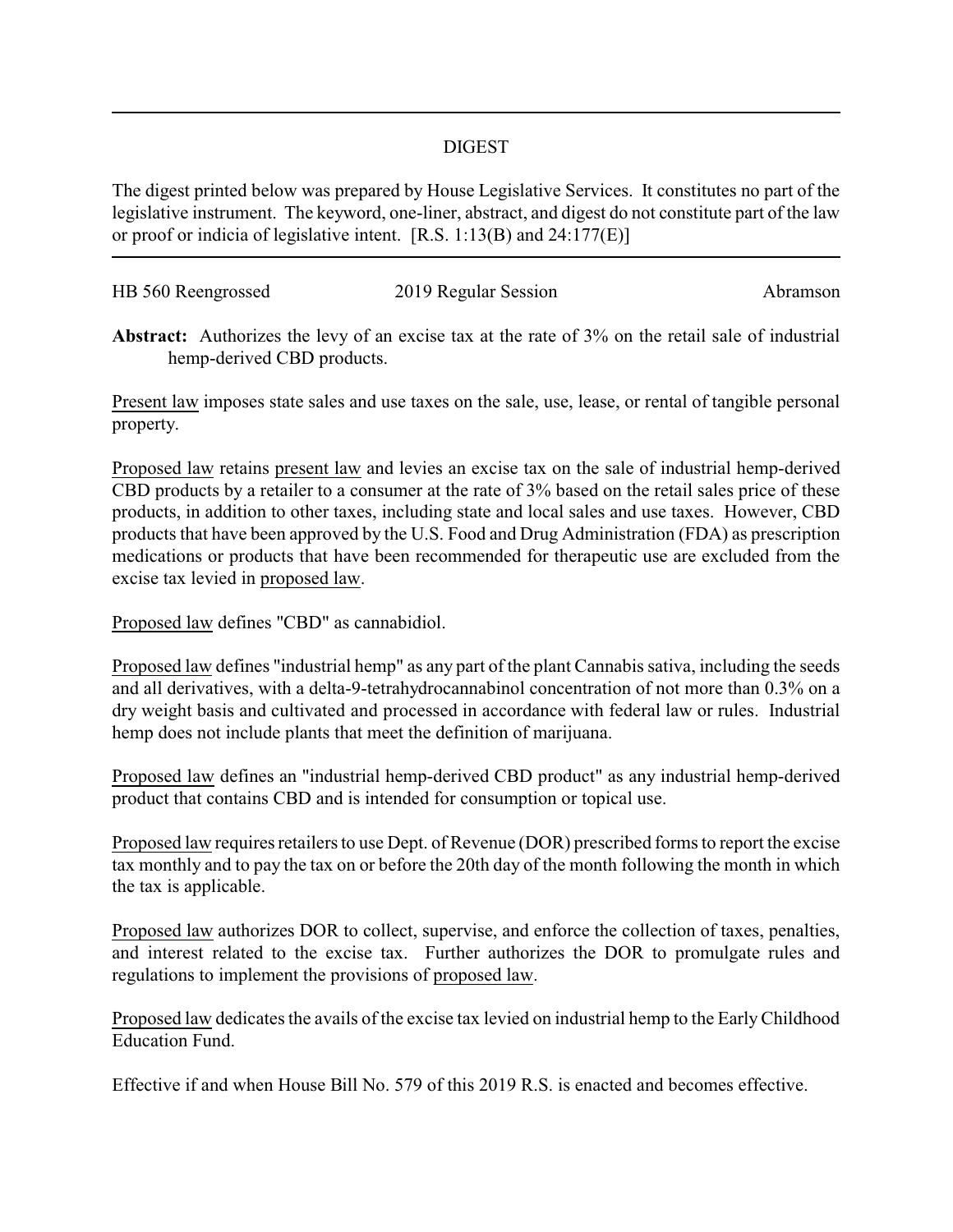## (Applicable for all tax periods beginning on or after Jan. 1, 2020.)

(Adds R.S. 47:1692 through 1696)

## Summary of Amendments Adopted by House

The Committee Amendments Proposed byHouse Committee on Ways and Means to the original bill:

- 1. Change the name of and references to the tax from hemp and CBD tax to hemp-derived CBD tax.
- 2. Decrease the excise tax rate from 15% of the retail sales price of hemp-derived CBD products to 3% of the retail sales price of hemp-derived CBD products.
- 3. Define hemp-derived CBD products as any hemp-derived product that contains CBD intended for consumption or topical use.
- 4. Remove the requirement for a consumer to be 21 years of age or older to purchase hempderived products.
- 5. Remove requirement for tax stamps to be purchased and affixed to containers or packages of CBD, CBD products, hemp, and hemp products.
- 6. Change the contingent effectiveness of proposed law from enactment of HB No. 138 from the 2019 R.S. to enactment of HB No. 579 of the 2019 R.S.
- 7. Change the dedication of funds derived from the excise tax from the New Opportunities Waiver Fund to the Early Childhood Education Fund.

## The House Floor Amendments to the engrossed bill:

- 1. Change references throughout proposed law from "hemp" to "industrial hemp".
- 2. Establish certain definitions for purposes of the industrial hemp-derived CBD tax in proposed law.
- 3. Require "industrial hemp" to be cultivated and processed in accordance with federal law or rules.
- 4. Require retailers to report the excise tax monthly and to pay the tax on or before the 20th day of the month following the month to which the tax is applicable.
- 5. Exclude CBD products approved by the FDA as prescription medication or products